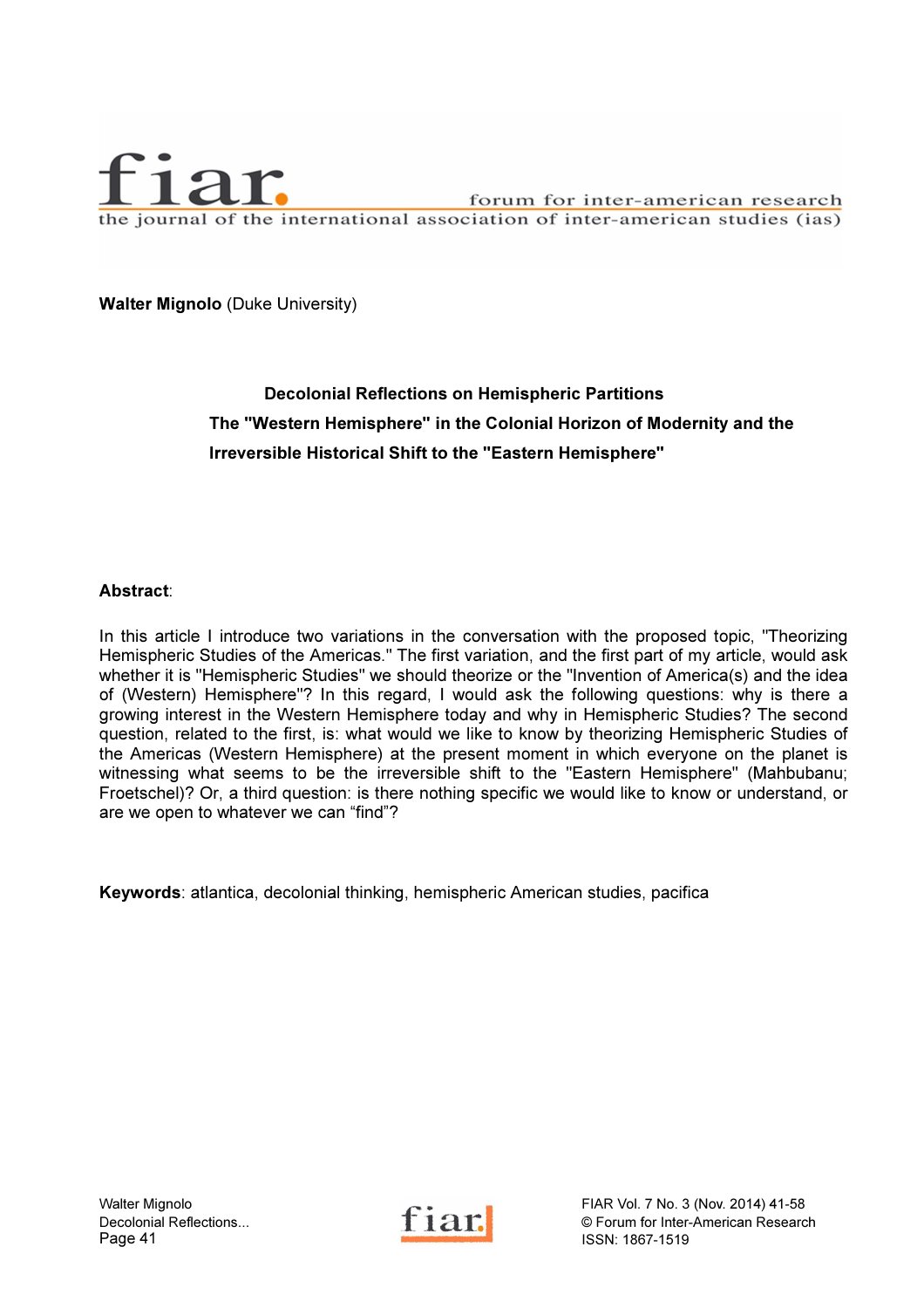About fifteen years ago I explored the meaning of the "Western Hemisphere" in the colonial horizon of modernity. Today, in first decades of the twenty-first century, the economic and political fields of power are rapidly being re-oriented. The expression is more than metaphorical. Firstly, "orientalism" is being superseded, not reversed. Superseded because the "Orient" (from East to South Asia and to South East Asia), are no longer voiceless places and people subjected to Western Orientalists. Secondly, because Hegel's narrative in his well-known lesson in the philosophy of history has taken a very paradoxical shift: Spirit—tired of Europe and the US where Hegel anticipated it will move (and it did)—is returning to the East.

One cannot engage in hemispheric reflections or in theorizing Hemispheric Studies of the Americas without being aware that such reflections are performed someplace in the heavens (or in the hells, as the case may be), looking from above or from below the hemispheric distribution of the planet without *sensing* how the planetary hemispheric distribution shaped the sensibility of the reflecting subject.

Hegel's narrative, tracing the trajectory from the birth of the State in ancient China, moving Westward through India, Persia and reaching Greece and Rome, landed in Western Europe, more specifically in Germany. It appears as if Germany was the end of Spirit's journey when, indeed, it was the beginning of the narrative. And this means, that the beginning was the idea of Spirit arriving in Germany. To justify the itinerary and to create the illusion of "history", the beginning of the journey had to be elsewhere. In other words, it was the presence of the enunciation that invented the past of Spirit's journey. That fiction works well because when Spirit arrived in Germany, it looked like it was a "natural" journey rather than a narrative that started in Germany to tell a story that started in China. What matters was the presence of the enunciation rather than the Spirit's journey.

Hegel surmised that the route of Spirit would continue, cross the Atlantic and dwell in the US. But, Hegel said, that is the future and his narrative was about the past. South America was dismissed as a place of "caudillos" and civil wars. Africa was out of history. Today Spirit, after being deceived by European history, crossed the Atlantic and indeed dwelled in the US. Deceived again, it decided to continue its route to the West and return to its place of origination. It was Columbus's dream: to reach the Orient, from Europe, navigating toward the West. The return of Spirit to the East makes us realize that indeed the East is the West seen not from the location of European but from the location of people in the Western Hemisphere, the Americas Hemisphere (Mignolo, "Geopolitics of Sensing and Knowing").

I would revisit here this essay and introduce two variations in the conversation with the proposed topic, "Theorizing Hemispheric Studies of the Americas." The first variation, and the first part of my



Walter Mignolo FIAR Vol. 7 No. 3 (Nov. 2014) 41-58<br>Decolonial Reflections... Tiam for Inter-American Researc Decolonial Reflections...<br>
Page 42 **Form** for Inter-American Research<br>
ISSN: 1867-1519 ISSN: 1867-1519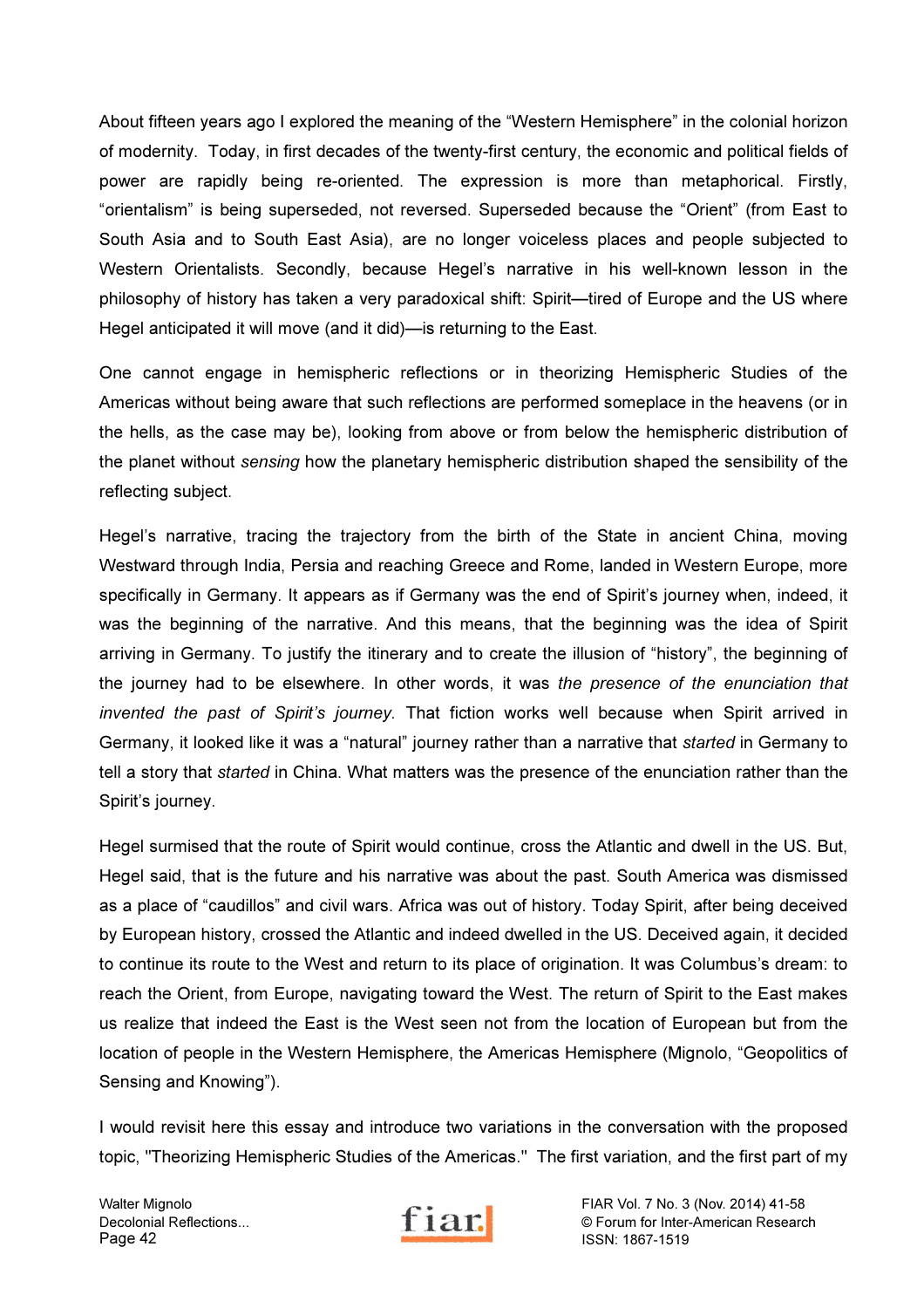article, would ask whether it is "Hemispheric Studies" we should theorize or the "Invention of America(s) and the idea of (Western) Hemisphere"? In this regard, I would ask the following questions: why is there a growing interest in the Western Hemisphere today and why in Hemispheric Studies? The second question, related to the first, is: what we would like to know by theorizing Hemispheric Studies of the Americas (Western Hemisphere) at the present moment in which everyone on the planet is witnessing what seems to be the irreversible shift to the "Eastern Hemisphere" (Mahbubanu; Froetschel)? Or, a third question: is there something specific we would like to know or understand, or are we open to whatever we can "find"?

# 1. The Invention of America and of the Western Hemisphere

1.1.

In order to theorize "Hemispheric Studies of the Americas" it would be advisable to first ask a theoretical historical question: when did the idea of the Americas and of the Western Hemisphereemerge and why? For "America" did not exist before 1504. There was no idea of America either and even less the awareness that the planet was divided in two Hemispheres. So that both "America" and "Western Hemisphere" are not entities but geopolitical ideas to organize the planet; or, if you wish, there are entities configured by an idea constituted by a name and a cartographic image. The point is that the idea did not come about by way of the universal consensus of all existing civilizations. No, it came from Western Christians who had already conceived the world as divided into three continents: Asia, Europe and Africa. The notion that the planet divided into three continents only made sense for Western Christians. But that is not all: the idea of East and West, Western and Eastern Hemisphere needed first the idea of the America that was first christened "New World." However, the continental land and islands that became the New World for Europeans was not new for the millions of people that for perhaps 20,000 years had been dwelling in the lands about which the European did not know.

To be fair, people inhabiting Anahuac, Tawantinsuyu, Abya-Yala and the hundreds of other territories on the continent, did not know about the "Old World" either. The distinction between Old and New World is tantamount with the distinction between Indias Occidentales e Indias Orientales for the Spaniards and America for people north of the Pyrenees. The division between Indias Orientales and Indias Occidentales was the creation of Pope Alexander VI. The second was introduced by an Italian man of letters, Pietro Martir d'Anghiera, toward the last decade of the Fifteenth Century, after the famous letter by Americo Vespucci, the Italian explorer, financier and navigator who realized that Columbus had not landed in Cipango or India, but in a "Mundus Novo," a New World (Vespucci).



Walter Mignolo FIAR Vol. 7 No. 3 (Nov. 2014) 41-58<br>Decolonial Reflections... Tiam for Inter-American Research Decolonial Reflections...<br>
Page 43 **Forum for Inter-American Research**<br>
ISSN: 1867-1519 ISSN: 1867-1519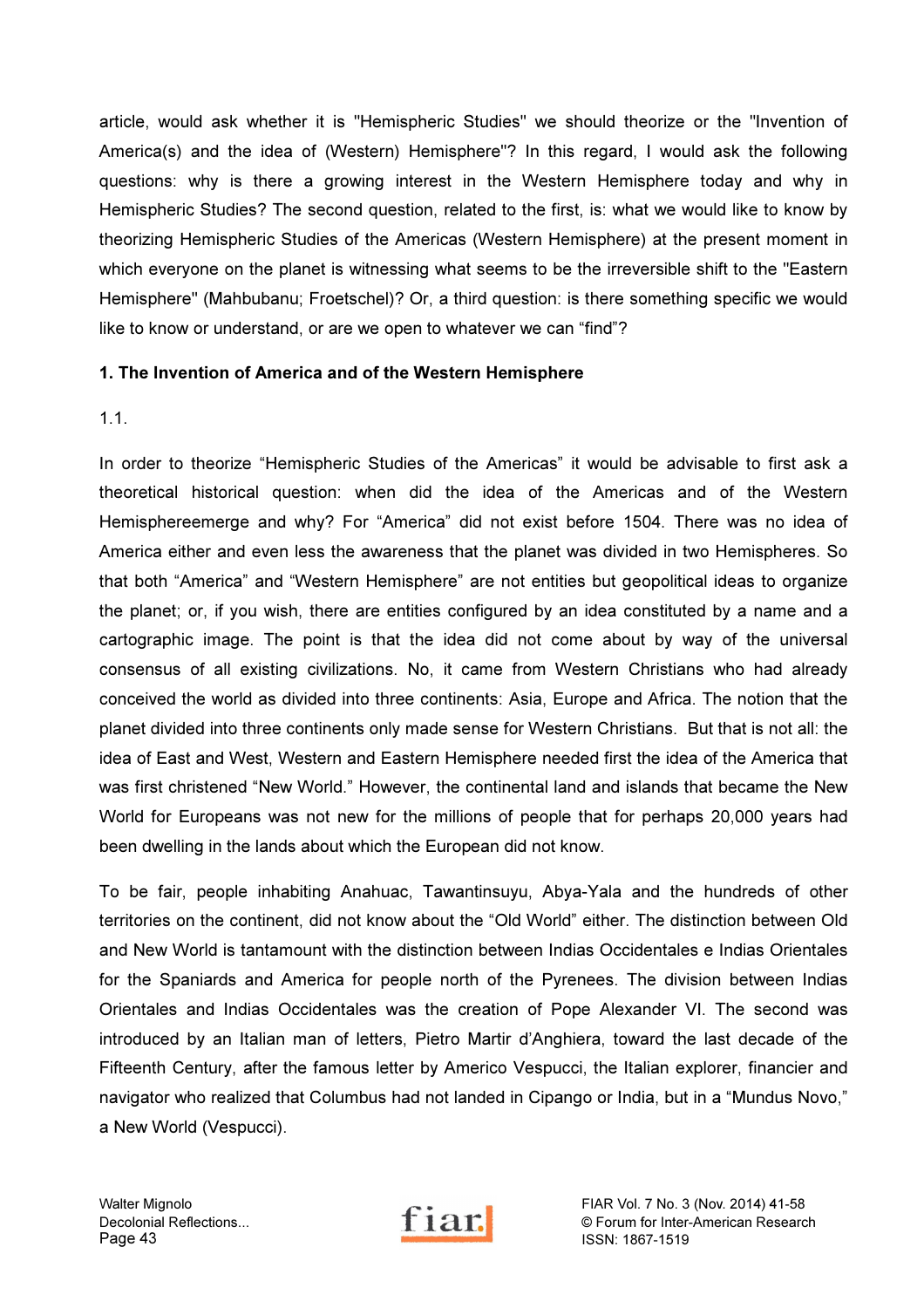Castilians conquerors (Hernán Cortés), Italian explorers (Columbus, Vespucci) and men of letters in Castile (Anghiera) were the first, in Europe and in the world, to write about and map the continent they did not know about. Mayan, Aztec and Incan civilizations that were dwelling in the continent when Spaniards arrived had a totally different conception of the world. Written and printed information and conceptualization about land and people unknown to the actors who were writing and mapping had a tremendous effect: it transformed ignorance into ontology and fiction into truth. This is the context in which I propose to theorize American Hemispheric Studies.

1.2.

I opened up my lecture in Bielefeld with a two-minute statement by Native American theologian Richard Twiss (Theology of Manifest Destiny). If you check the statement on YouTube, you will soon see the reasons why I started with his statement. There is a common historical ground among theologian and secular Native Americans thinkers, First Nations people of Canada and Pueblos Originarios of South and Central América: that common ground is the invasion of European colonizers since late fifteenth century and through all the sixteenth century. Be they Spaniards, Portuguese, English or French, there was little difference from the perspective of the people being invaded: different languages and the same inhumanity, even among those who defended the "Indians" but considered them somewhat defective.

There is a common ground among thinkers of Afro-American descent in the Caribbean, in continental South and Central America and some US Afro-America (e.g., Cornel West) for whom 1492 is the point of reference of the life and death of the continent. Although the slave trade started in earnest during the Sixteenth Century, 1492 is the date of reference that created the conditions to the transportation of enslaved Africans to "America."

There is also a common ground among thinkers of European descent, either of theological or of secular persuasion, in considering that 1492 is the point of reference in the making of the life and death of the continent. A considerable difference distinguishes the group of European descent from the first two: people of European descent divide between those who considered the invasion beneficial for Indians and Blacks and those who consider it a genocidal intervention. We do not encounter that division, at least with such clear profiles, among Indians and Blacks. The majority agrees in both demographic groups that the invasion was genocidal.

The bottom line is that all the disputes about the New World were disputes about Europeans in Europe and Europeans in the New World first, and then between Creoles (people of European descent) among themselves and among Europeans. Indians and Blacks were being discussed but were not being allowed to enter the discussion. The two pillars that set up the debate about the



Walter Mignolo FIAR Vol. 7 No. 3 (Nov. 2014) 41-58<br>Decolonial Reflections... Fiam of Texas Corum for Inter-American Research Decolonial Reflections...<br>
Page 44<br>
SSN: 1867-1519 ISSN: 1867-1519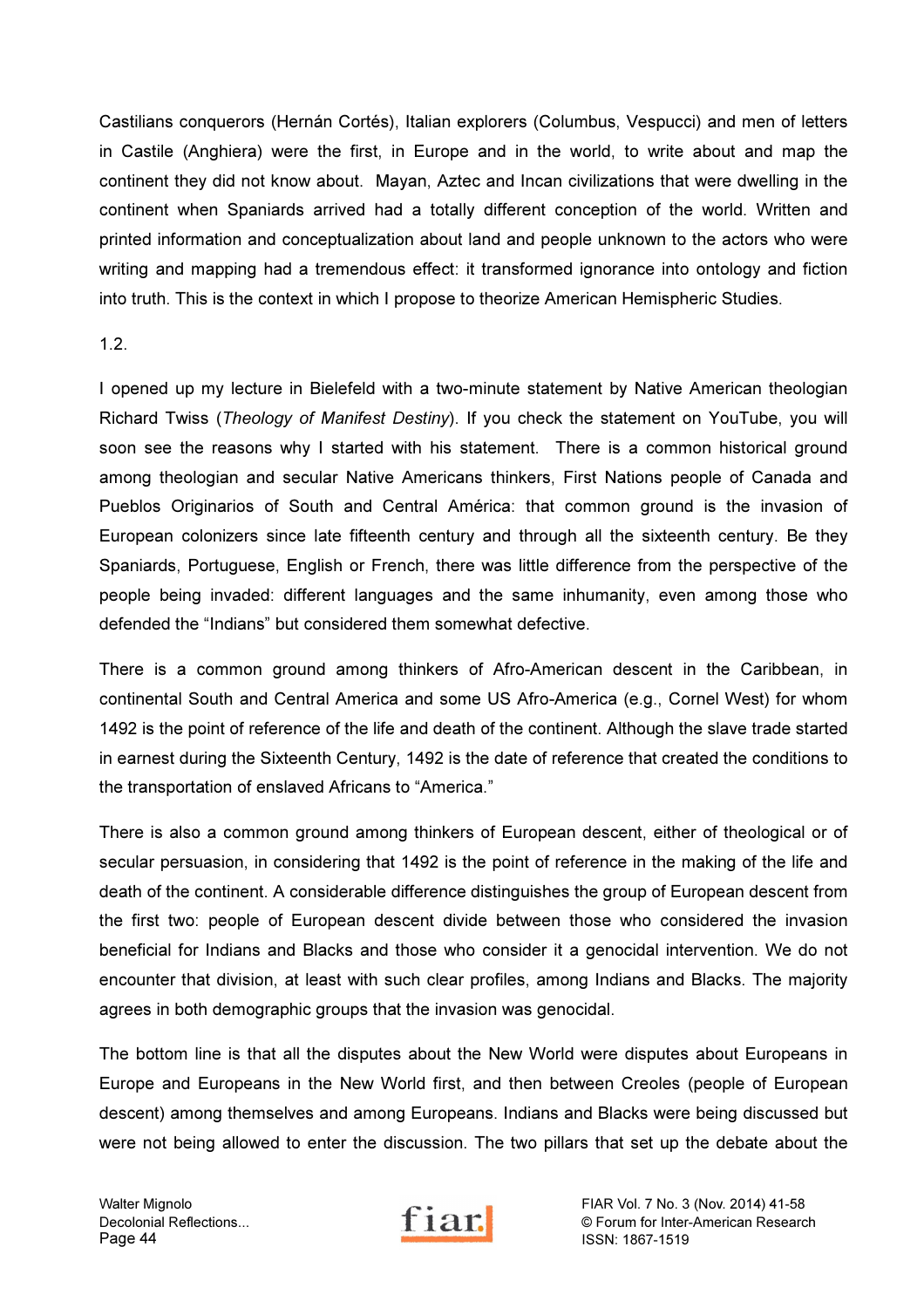continental divide among Europeans were decided by appropriating and expropriating lands, dividing among themselves and naming the new territories based on their own memories.

A second historical moment came in two instances. It was by the end of the Seventeenth Century that European cartographers divided the planet into two hemispheres, the Western Hemisphere and the Eastern Hemisphere. However, in the Nineteenth Century, the US appropriated the idea of "Western Hemisphere" claiming US sovereignty on the continent and disputing European expansionism. This was a crucial move for international politics in the sense that, up to that point, the idea of the "Western Hemisphere" referred to European colonies in the New World/America. From that moment onward Western Hemisphere named and defined "America" from a US perspective and management: the US became equivalent to America.

Theodore Roosevelt made clear in 1904-1905 by amending the "Monroe Doctrine" a century after its proclamation saying that Europe shall stay out of "American" soils as the US became the guardian and the putative manager of countries in the Western Hemisphere to prevent European colonialism. [1] Since then, the rhetoric of US foreign policy has promoted the US as the agents of world order and world freedom. It was an interesting move indeed: the US became the imperial guardian of the Western Hemisphere. The rhetoric of salvation changed. Europe was confronted by the US and denounced for their imperial designs. In the process, the US affirmed its state autonomy simultaneously with the vision of its own imperial design molded in the name of liberty. What is unique in the appropriation of the idea of Western Hemisphere was the complementarity between the ideology of liberty upon which the Founding Fathers built their arguments and, simultaneously, the justification of US imperial expansion as a struggle in the name of liberty and democracy. "Hemispheric America" became then the US and the rest. Here again we could revisit Richard Twiss.

### 2. The Irreversible Shift to the Eastern Hemisphere

Although the division between East and West was based on how Christians imagined and visualized the world with Jerusalem and later on with Rome at the center, the fiction acquired ontological status. The distinction was taken for granted and the rhetoric of the global order is still predicated on the presumed "existence" of two entities, the East and the West. More recently the Global South complicated the picture. Global South was a notion that had some currency in the 1970s, when it was taken up by Third World and Non-Aligned states. With the end of the Cold War the division between Three Worlds lost currency and the Global South gained ascendency.

I am bringing this scenario into consideration between "Hemispheric America" and "The Western Hemisphere" because it is crossed over by the Global South in two ways: There is, on the one



Walter Mignolo FIAR Vol. 7 No. 3 (Nov. 2014) 41-58<br>Decolonial Reflections... Fiam of Texas Corum for Inter-American Research Decolonial Reflections...<br>
Page 45<br>
Page 45<br>
Page 45<br>
SSN: 1867-1519 ISSN: 1867-1519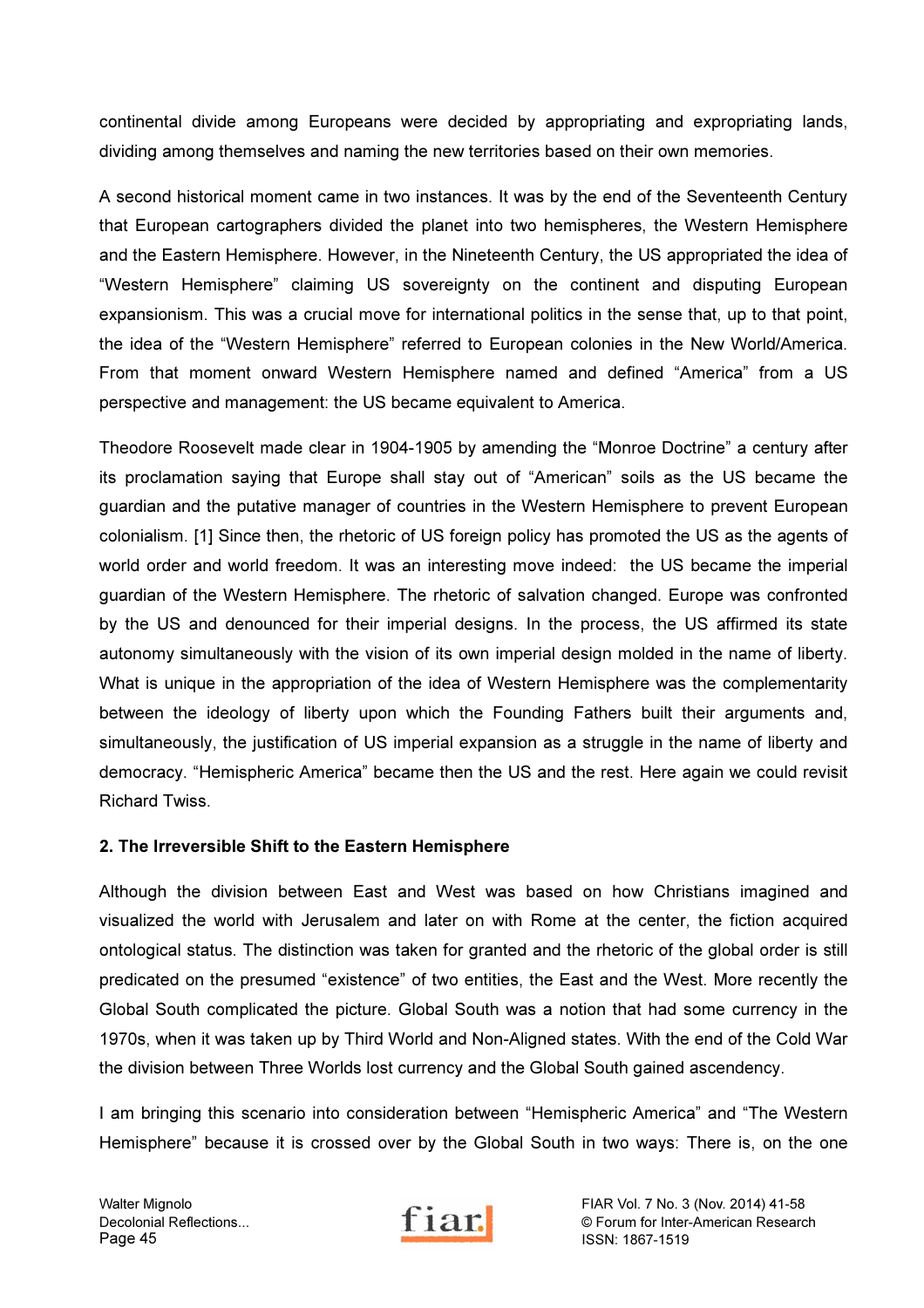hand, South and Central America and, on the other, North America. In the middle is the Caribbean, which is also counted as Global South. But that is not all because there is also the South of the North (e.g., the South of the US.) (Leavander and Mignolo). The superposition of the Global South over Hemispheric America flags the power differentials in the very same Hemisphere—power differentials that can be accounted for by the history of coloniality from 1500 to the present.

Today the Global South is parallel to the rising visibility, economic force, and political power of the Eastern Hemisphere, according to the aforementioned Seventeenth Century European cartographers' invention and, later on, the politics of US Manifest Destiny. This shift means that for the first time in 500 years (since Pope Alexandre VI divided the planet between Indias Occidentales and Indias Orientales) the Eastern Hemisphere is no longer a complement to the Western Hemisphere but becoming an equalizer.

The return of China is more than economic growth. It includes the affirmation and strengthening of political decisions in the inter-state arena. It also means that Western coloniality (e.g., the hidden logic of imperial discourse of civilization, progress and development) focused in the ideas of the modern nation-state, liberalism and industrial capitalism since the late eighteenth century came into full planetary force. The Opium War was one telling episode. It dismembered the long lasting traditions of Chinese dynasties. China is now recovering, after 150 years of disarray, returning and leading the way of the global shift to the Eastern Hemisphere. By redressing the balance of global forces, it changes the configuration and profile of the Western Hemisphere. It is provoking the US to regain the leadership that it gained in the second half of the 20<sup>th</sup> century. [2] South and Central America as well as the Caribbean now have open options. It depends on the government of the moment whether a given state will align its political and economic balance and make an alliance with the Eastern Hemisphere or remain tacked to the North of the Western Hemisphere.

The implications of the shift are enormous. The most daring is that the shift dismantles the basic partition of the world since Alexander VI: now the East is both in the West and in the South. And the South is both in the East and the North. A multi-polar ordering of the world is erasing the modern/colonial division in Hemispheres and continents. That is to say, economic and political forces establish trans-hemispheric alliances and trans-cardinal-direction alliances. Take the case of the BRICS states. Certainly, China is in the Eastern Hemisphere according to the modern/colonial imaginary and Brazil is in the Western Hemisphere, but also in the Global South. South Africa is certainly in the Global South but in between the Western and the Eastern Hemispheres: the Atlantic and the Indian Ocean kiss each other south of Cape Town.

But that is not all. Many South and Central American countries, following the leadership of Brazil, are joining the shift toward the East so that states in the older Western (or American) Hemisphere



Walter Mignolo FIAR Vol. 7 No. 3 (Nov. 2014) 41-58<br>Decolonial Reflections... Fiam of Inter-American Research Decolonial Reflections...<br>
Page 46 **Forum for Inter-American Research**<br>
ISSN: 1867-1519 ISSN: 1867-1519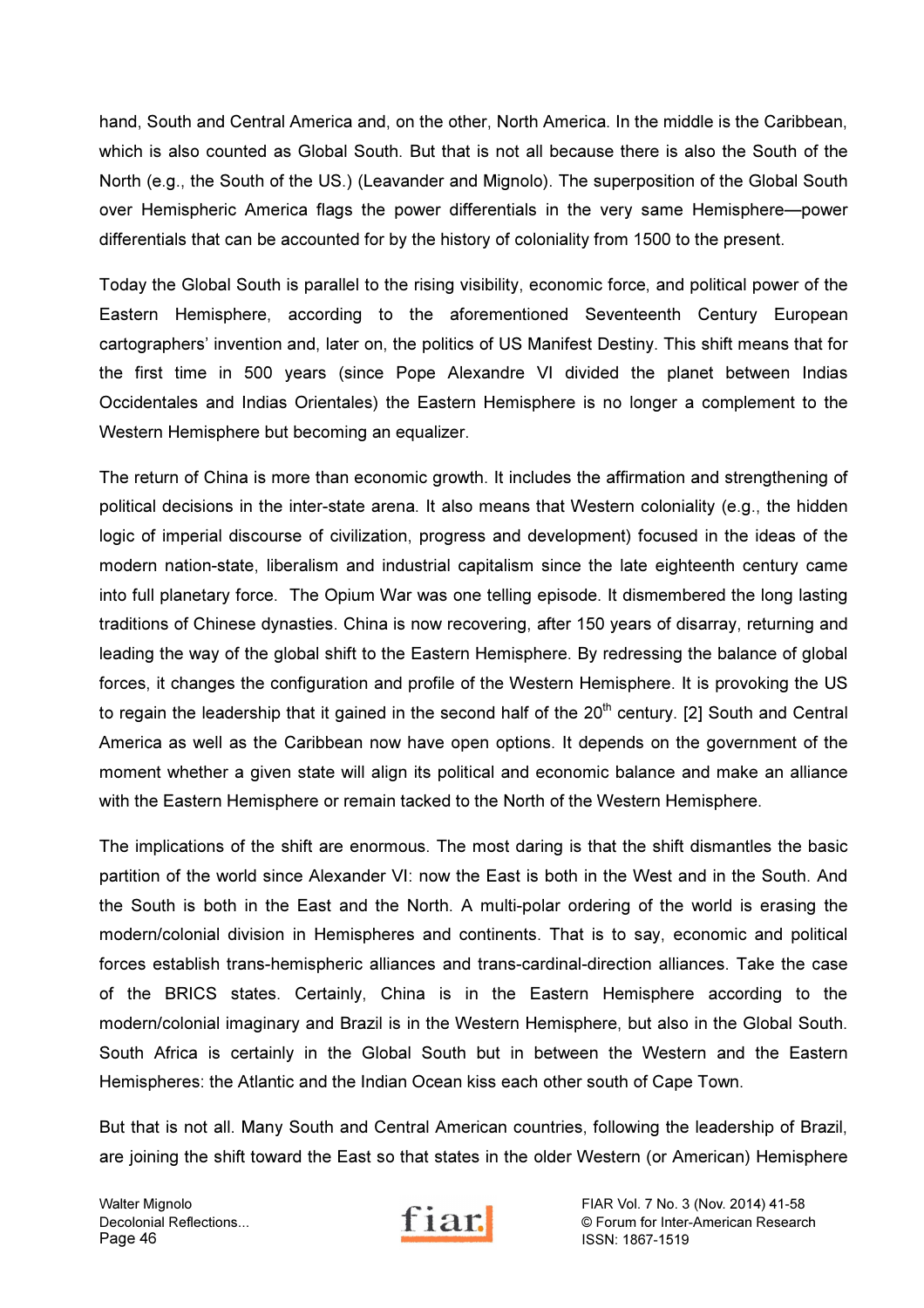are running away from the US control of the Western Hemisphere. The shift is leaving the US with the remains of what, until recently, was clearly Hemispheric America.

The political shift across hemispheres has a name: Dewesternization, a turning away from Westernization initiated by Western European states (Latouche). And dewesternization means to dispute the overarching control of global affairs by four states in the Western Hemisphere: England, France, Germany and the US (GEFU). GEFU is in the Northern Hemisphere leaving below and behind the Southern Hemisphere in Europe: Greece, Italy, Spain and Portugal, grouped in an ingenious and problematic acronym: PIGS. Do they belong to the Global South or to Western Europe? Certainly not Greece, which by its geographical location is closer to West Asia, but certainly, yes; Greece being one of the symbolic pillars of "the West."

As far as Hemispheric America was mostly profiled in one of its sides, the Atlantic, the distinction between Western Hemisphere and the West was blurred. Once again, Western Europe and today the European Union, plus Britain, are no doubt in the West (that is, West of Jerusalem which was where Christians located themselves and for that reason attributed Europe to Japheth), but not in the Western Hemisphere. It never was, even from the initial division of the world in two hemispheres, much before the US would claim control and ownership. On the other hand, in the 21<sup>st</sup> Century the Western Hemisphere is, paradoxically, turning to the West, to the Pacific. China, after all, is at the East of Europe but at the West of the Western Hemisphere. Recently, the US has started an international project to secure the presence of the West within the East and the South: The Pacific Alliance announced by Hillary Clinton in her discourse in Honolulu in November of 2011, although President Barack Obama's lobbying preceded this discourse (Clinton).

Shortly after Hillary Clinton's discourse in Honolulu, four states in the Global South of Hemispheric America initiated their own project Pacific Ocean project. It was, apparently, an initiative of South American states in the Western Hemisphere (Chile, Peru, Colombia and Mexico), that is, the most conservative and neo-liberal prone that goes with the project of re-westernization (Bilbao). In the most recent meeting of the Alianza del Pacifico in Colombia, President Juan Manuel Santos invited President Barack Obama as his guest of honor. These four countries are joining Obama's efforts to re-westernize the world. Re-westernization is Obama's response to de-westernization, that is, to the return of China and the rise of BRICS "alliance." The Alliance of the Pacific plays in confrontation with MERCOSUR AND CELAC (Comunidad de Estados Latino-Americanos y Caribeños).

Clearly then, the Western Hemisphere or Hemispheric America is being partitioned between Dewesternization and Re-westernization, the first led—in the continent—by Brazil and the second by the US. Now, in this historical seismic shift, the unity of Hemispheric America or the Western



Walter Mignolo FIAR Vol. 7 No. 3 (Nov. 2014) 41-58<br>Decolonial Reflections... Tiam for Inter-American Researc Decolonial Reflections... **Fil all.** C Forum for Inter-American Research<br>
Page 47 ISSN: 1867-1519 ISSN: 1867-1519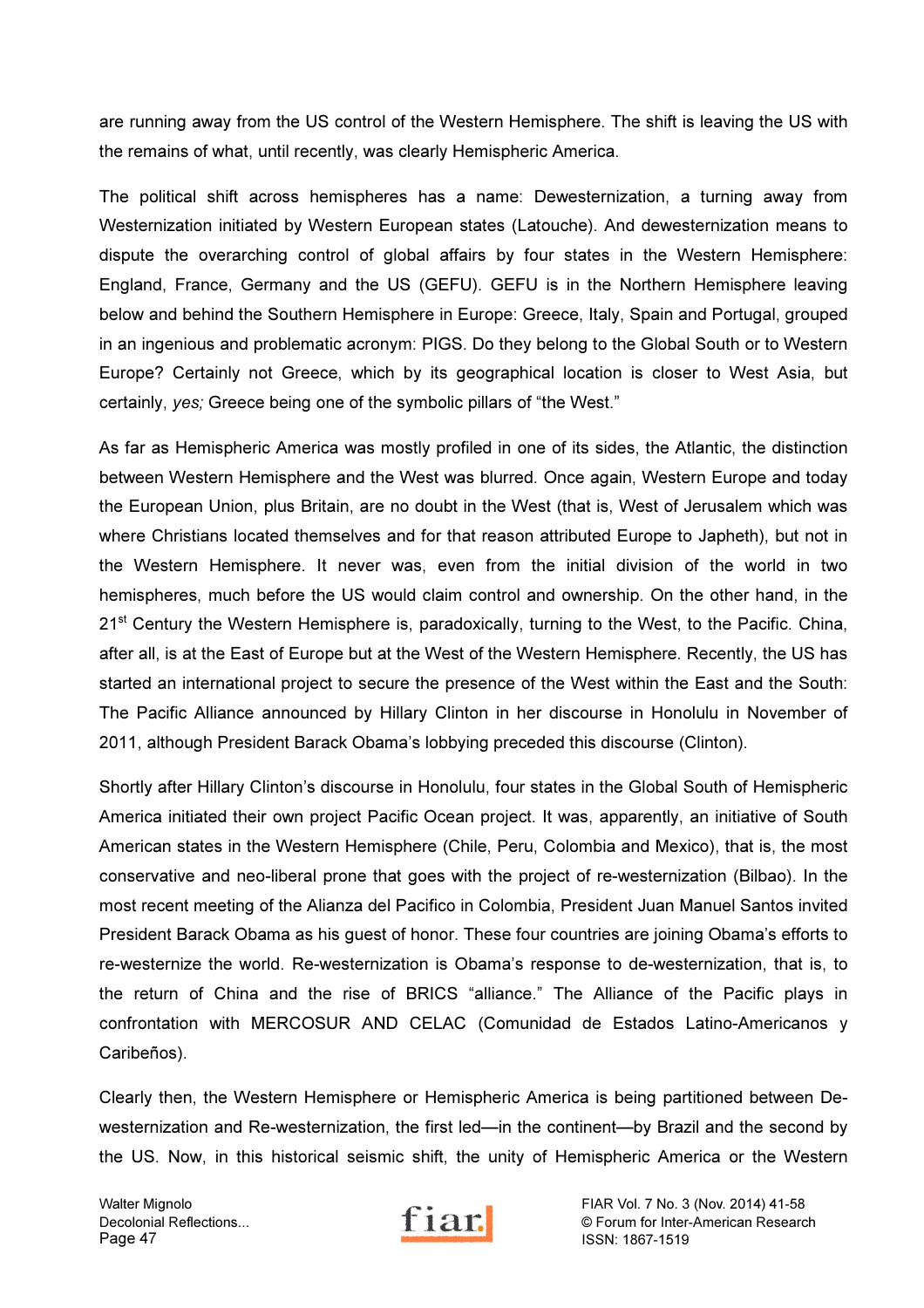Hemisphere is exploding into pieces and being redistributed in the remaking of the global order. What is different in this remaking is that Western Europe and the US are no longer leading it at their will. Economic growth (that is, not led by the IMF and the World Bank) is really something of the past. This tendency will accelerate; there is no return to the renaissance global hemispheric order that persisted for 500 years.

The buzz on this was, "Oh, things are not that simple. They are more complex." And one wonders: so then what do we do with the complexity and the denial of simplicity? These are questions that do not much affect a theoretical understanding of global shifts as they impinge on how disciplinary territories are mapped and defended. The problem that presents itself quite often is the epistemic and political lag between disciplinary formation and the understanding of socio-historical processes in order to orient our action within them.

Decolonial thinking, in one of its strand at least, claims the second option and the delinking for the strictures of disciplinary formation. To think the world decolonialy, when the questions are asked about hemispheric formations, means to think through the compound complex, indeed, of the rhetoric of modernity (and their successful mapping of the world) and the logic of coloniality (the persistent making and remaking of global injustice behind the promise of the rhetoric of modernity). "Hemispheric studies" is for us, decolonial thinkers, something else.

Now, what shall be noticed in this line of reflections is that "Hemispheric Studies" is an initiative whose point of origination is the North of the Western Hemisphere and in Western Europe. Nowhere else on the planet, not even South and Central America, has a strong investment in this. If there are some interested, it is because of US and Western Europe initiatives. As far as I know it is not a concern of scholars dwelling in the South of the Western Hemisphere, including the Caribbean. Neither is it an initiative of scholars dwelling in the South of Europe. At close inspection it seems that the US and Germany are the two locations where Hemispheric Studies of the Americas flourish.

Why is this so? One answer that is often mentioned in the platforms of such studies is to overcome the division between North and South America on the one hand and the Caribbean on the other, and concentrate on hemispheric unity. However, when you look at the remapping of West and East, the Global South and the South of Europe, the South of the Global North along the lines I sketched above, you would again understand that these projects are initiatives of the North, not of the South or the Caribbean (Levander and Mignolo). In the South and the Caribbean scholars and intellectuals have other concerns and relatively little interest in Hemispheric Studies or in the creation of Hemispheric Institutes.



Walter Mignolo FIAR Vol. 7 No. 3 (Nov. 2014) 41-58<br>Decolonial Reflections... Fiam of Texas Corum for Inter-American Research Decolonial Reflections... **Exercise 1 1 217.** Channel Communist Contract Contract Contract Page 48 and Page 48 ISSN: 1867-1519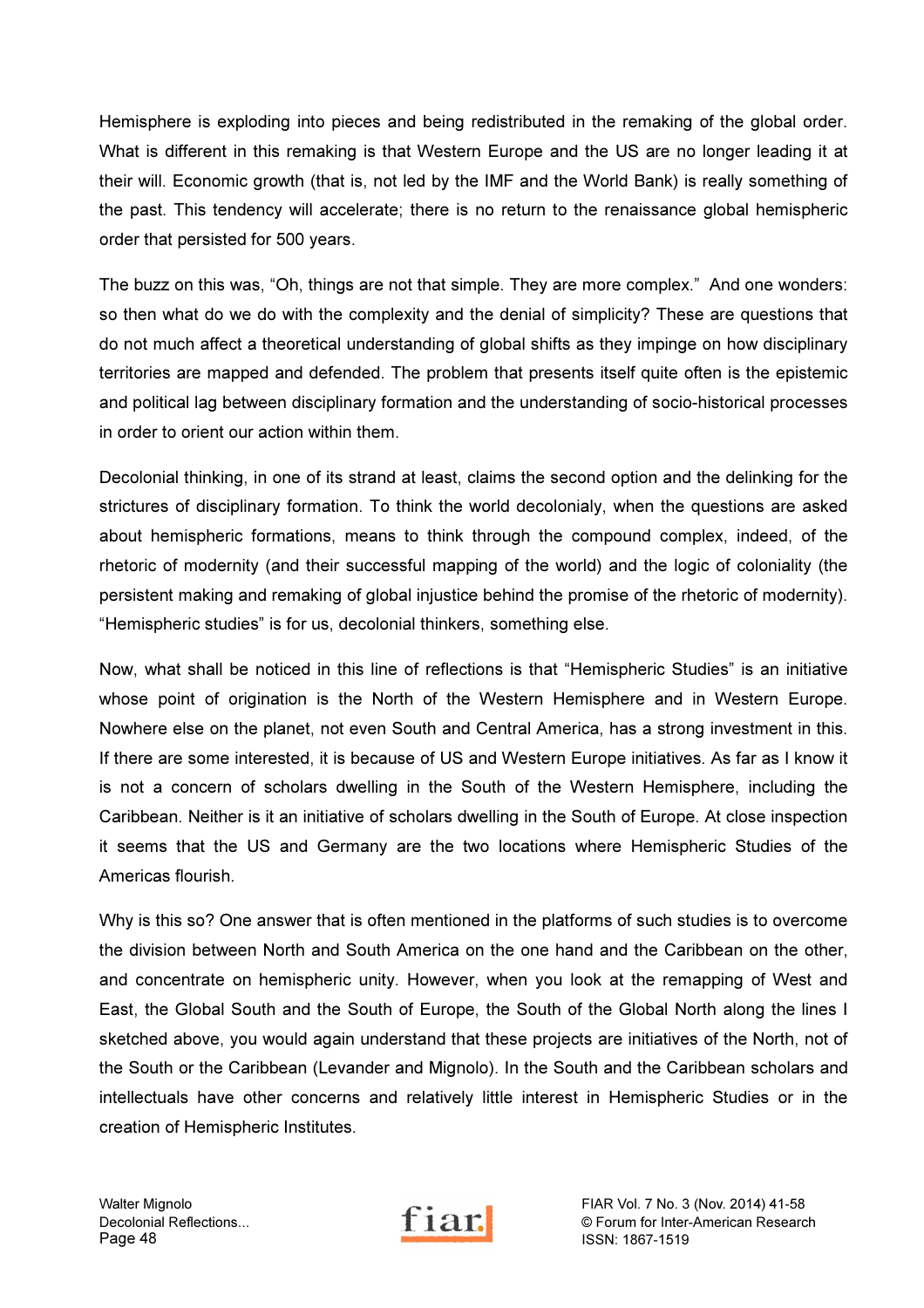### 3. The Underlying Fields of Forces Remapping Eastern and Western Hemispheres

Inter-American relations are, as I mentioned before, divided between the states that go along with and are supported by United States foreign policy on the one hand and the states that have opted to join dewesterning forces on the other. Now the fact is, as has already been remarked, that such a situation is far from ideal. It is, one could say, like delinking from the lion to give oneself to the tiger. For better or worse, it is the way it will be most of the twenty-first century, and I cannot anticipate what will come next, which brings up the question of strong and smaller states in the international order and of course in the Western Hemisphere of the Hemisphere of the Americas and the Caribbean.

These are the conditions under which taking up on the invitation to "theorize hemispheric studies of the Americas" it would be beneficial to start by asking, once more, what the expression means. In my understanding it means that "hemispheric" studies are not, cannot be, only of the "Americas." Or better yet, the Americas do not have the privilege of being the only hemisphere on the planet and of having a life of their own. Therefore, "hemispheric studies of the Americas" means first to have an understanding of how the hemispheric division of the planet came about, how it was maintained, who benefited and how it is now falling to pieces. It also means, in the second place, that "hemispheric studies" should be understood in relation to "oceanic studies" for the Eastern and Western hemispheres are surrounded and interconnected by oceans. "Oceanic studies" if you wish could either complement or undermine "Hemispheric studies."

So the next question that shall be put to the hemispheric studies of the Americas would be: why hemispheric studies of the America now? Certainly, the answers to this question would abound, but the bottom line may be obscured. The bottom line is this: why do we need hemispheric studies of the Americas now and why do we need to theorize them? Any theoretical investigation starts with a question—if there is no question, there is no need to investigate or theorize because there is no problem to address or question to answer. Furthermore, what distinguishes an empirical question from a theoretical one? Max Horkheimer addressed the issue in his classic article "Traditional and Critical Theory" (188f.) Empirical questions are formulated on the assumption that something exists and the knower wants to know more or understand something of what there is. Theoretical questions ask how what there is came to be what it is. That means that "hemispheric studies of the Americas" is not something that the theoretical subject takes for granted. But there is still another layer, the third: the decolonial view of the world and understanding the semantics of oceanic and hemispheric consideration. This brings coloniality into the picture for the division of the planet since the late fifteenth century goes hand-in-hand with the logic of coloniality. Carl Schmitt



Walter Mignolo FIAR Vol. 7 No. 3 (Nov. 2014) 41-58<br>Decolonial Reflections... Tiam for Inter-American Researc Decolonial Reflections... **Exercise 1 1 217.** Channel Of Forum for Inter-American Research Page 49 ISSN: 1867-1519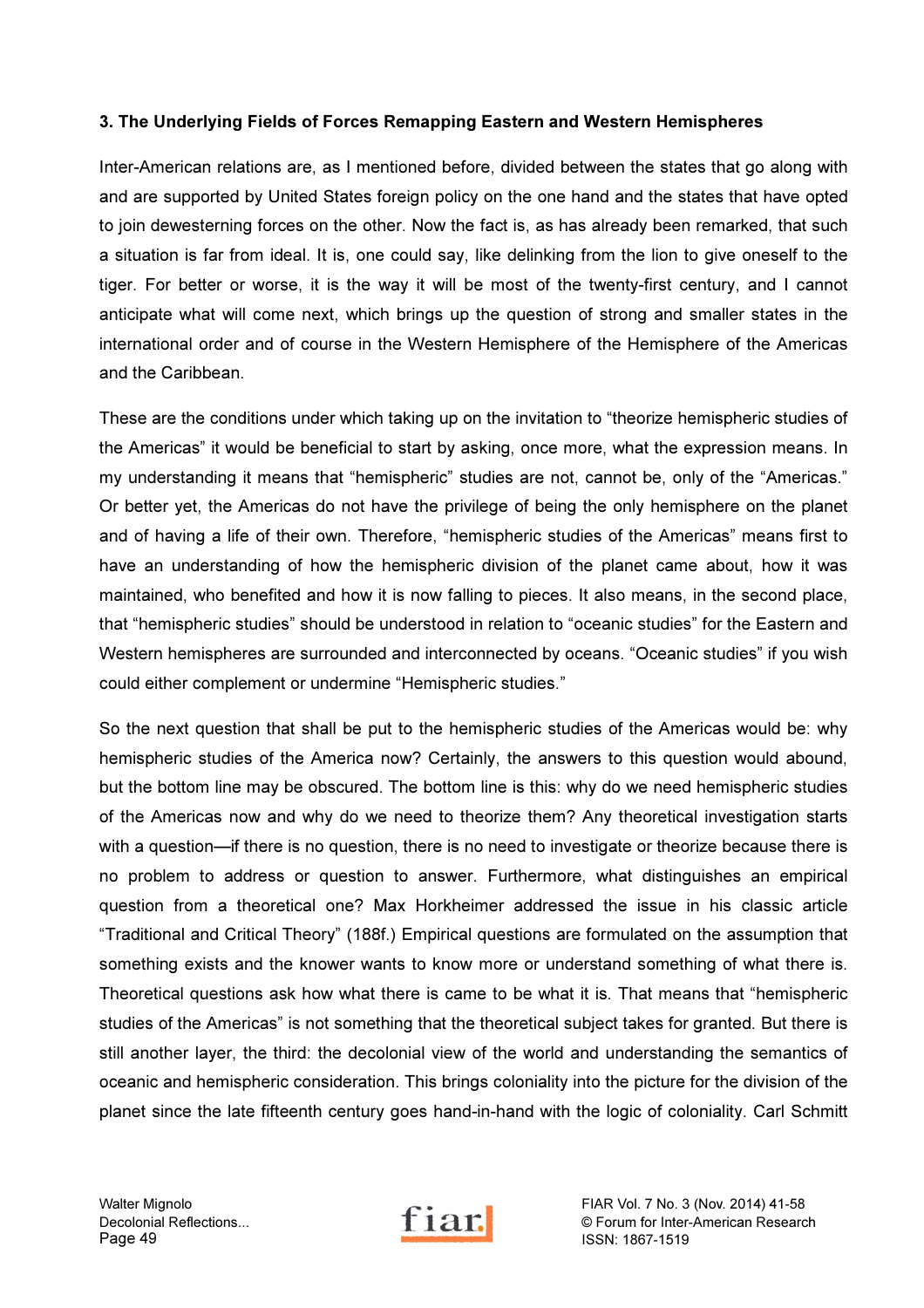provided a Eurocentered analytic history of this in the formation and transformation of the "second nomos of the earth" and the emergence of global linear thinking. [3]

Once we accept the premise that "hemispheric America" is not a given but a historical fiction that gained ontological currency, then we have to ask how that fiction came to be, and why a fiction gained ontological currency. I have touched on this issue above. It is necessary, however, to recast it in the current stage of the argument. Let's refresh our memories:

# hemisphere (n.)

late 14c., hemysperie, in reference to the celestial sphere, from Latin hemisphaerium, from Greek hemisphairion, from hemi- "half" (see hemi-) + sphaira "sphere" (see sphere). ("Hemisphere")

Now, if one hemisphere is half of the planet, then the other half is the second hemisphere—clear and simple enough. But the hemisphere could have been "cut" to above and below the equator, that is, Northern and Southern Hemispheres. If that division would have been used, then the Americas would not today be one Hemisphere but part of the Southern or Northern Hemisphere. And indeed, the expression is not un-known. [4] The Southern Hemisphere more or less coincides nowadays with the Global South. But not quite: half of Africa would be in the North and a significant portion of South America would also be in the North. This may sound strange, but the bottom line and question is: if both divisions of the semi-spheres, South/North and East/West are possible and legitimate, why did the second catch on while the first did not?

Here we go again to the realization that both divisions do not have anything to do with the planet but with who decides on the division of the planet. European Christian who were in control of knowledge and institutions decided, and they had the possibility of depicting (mapping) the planet according to their views and needs. What were their views and needs? Let's first attend the views.

If we look at the famous T/O map after what I just said, we can see that there is no clear East/West division. [5] There are indeed "three hemispheres", which is a non-sense if we take seriously the etymology of the word. So the planet was not divided in hemispheres but in three continental landmasses separated by water. The "three" was not serendipity and did not depend on landmasses but on the meaning of number three in Christian cosmology. Each part of the planet "belonged" to one of Noah's son. We do not see hemispheres but hierarchies: Asia corresponds to Shem, Africa to Ham and Europe to Japheth. A basic knowledge of biblical narrative is sufficient to understand the hierarchy: Christians did not inhabit the land of Shem or Ham but the land of Japheth. At that point, before the Crusades, the center was Jerusalem.

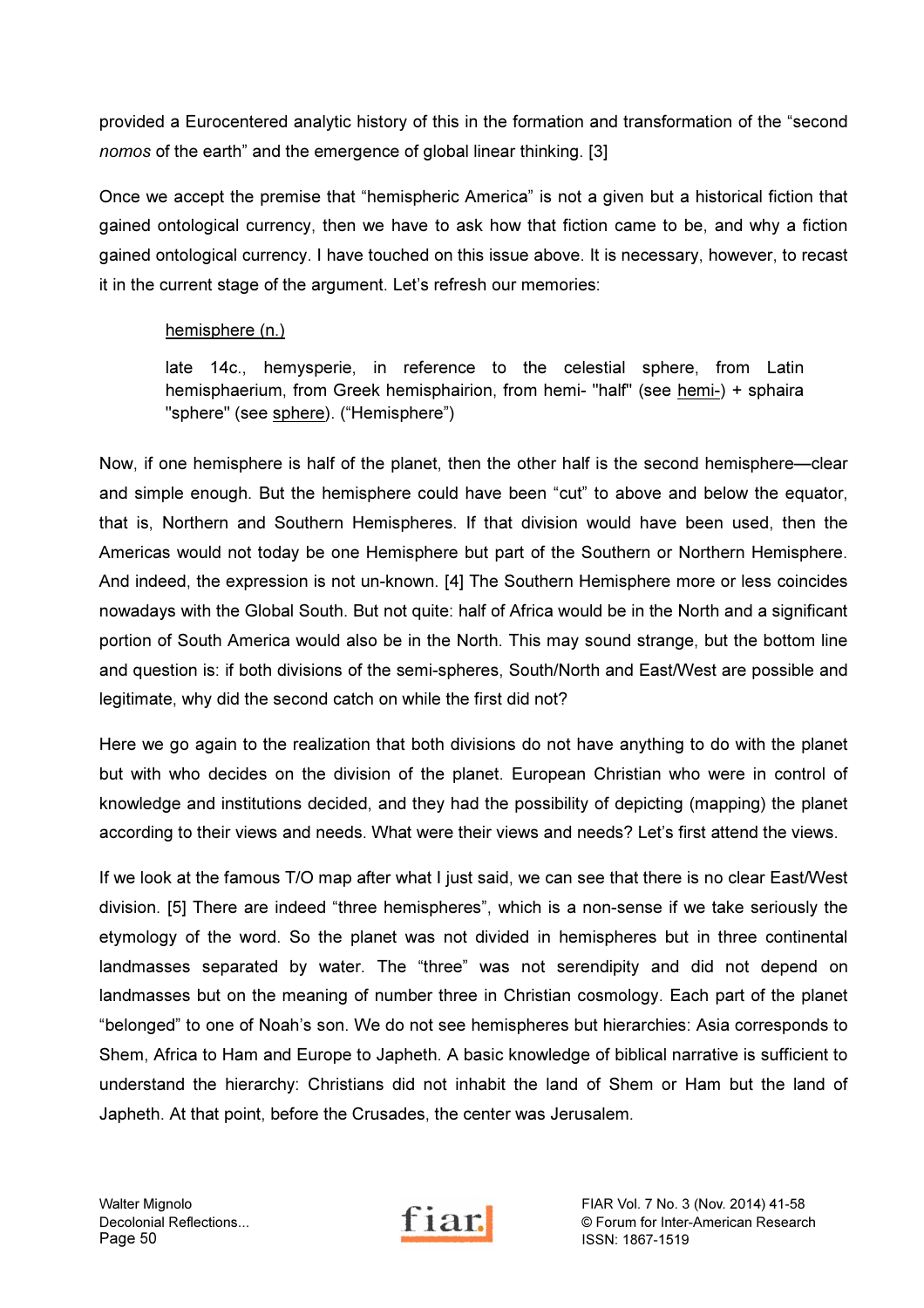But Jerusalem was not the center of the world for all. It was the center of the world only for Christians. The Bunting Clover Leaf map is univocal. [6] It was drawn in 1581. For Jews Jerusalem is the heart of Judaism, dating back to around 1700 years BC. But it was not necessarily the center of the world, as it was mapped in the Christian T/O map around  $6<sup>th</sup>$  century AC. For Christians, Jerusalem is the city of the minister of Jesus Christ. The ministry of Christ is date between 27 and 36 AC. For Jews, Jerusalem is the Ancient Testament. Christian Jerusalem is the New Testament. In the Bunting Clover Leaf map, what predominates is Christian Jerusalem, for Western Christians were in command, the Jews having been expelled from the Iberian Peninsula by Western Christians at the end of the  $14<sup>th</sup>$  century.

In chapter 5 of The Darker Side of the Renaissance entitled "Geometric and Ethnic Centers", I argue that until the creation of the renaissance world maps (Gerardus Mercator Orbis Terrae Compendiosa Descriptio, 1569; [7] Abraham Ortelius, Typus Orbis Terrarum, 1570) each civilization on the planet had its own ethnic center, including of course, Jerusalem as the ethnic center of Jewish and Christian cosmologies. What Mercator's and Ortelius's maps did was to project the ethnic center into a geometric one. [8] The move had tremendous consequences uplifting for those belonging to the civilization in which the world map was made, and devastating for all the other ethnic centers that did not have the possibility, the potential or the need to project their own ethnic center into a geometric one. At that point Rome changed status: from being the Christians ethnic center, it became the center of the world. That was precisely the moment in which Pope Alexander VI divided the planet between Indias Orientales and Indias Occidentales.

Rome became the center of the world and in consequence the center of enunciation. It managed to impose over other civilizations its own conception of the planet and be recognized as the geographical location of universal knowledge—theological knowledge in this case. The Atlantic Ocean became the center of trade and commerce and, for that reason, the expanded center of the world: ancient Rome and the emerging Mediterranean. The Atlantic Ocean encompassed the Eastern Coasts of the New World and the Eastern Coasts of Africa and Europe. The "triangular trade" (commodities from the New World to Europe, guns and manufacture from Europe to Africa, enslaved human beings from Africa to the New World)—this and no other shall be the foundation of any "hemispheric studies of the Americas." The triangular trade meant also the dismantling of co-existing civilizations of the New World, mainly those of the Andes (Tawantinsuyu) and Mesoamerica (Anahuac). Any hemispheric studies of the Americas that do not start from this historical foundation would be like any study of European civilizations ignoring Greece and Rome.



Walter Mignolo FIAR Vol. 7 No. 3 (Nov. 2014) 41-58<br>Decolonial Reflections... Fiam of Texas Corum for Inter-American Research Decolonial Reflections...<br>
Page 51 **Page 51 Page 51 Page 51 Page 51 Page 51 Page 51 Page 51 Page 51 Page 51 Page 51 Page 51 Page 31 Page 51 Page 51 Page 51 Page 51 Page 51 Page 51 Page 5** ISSN: 1867-1519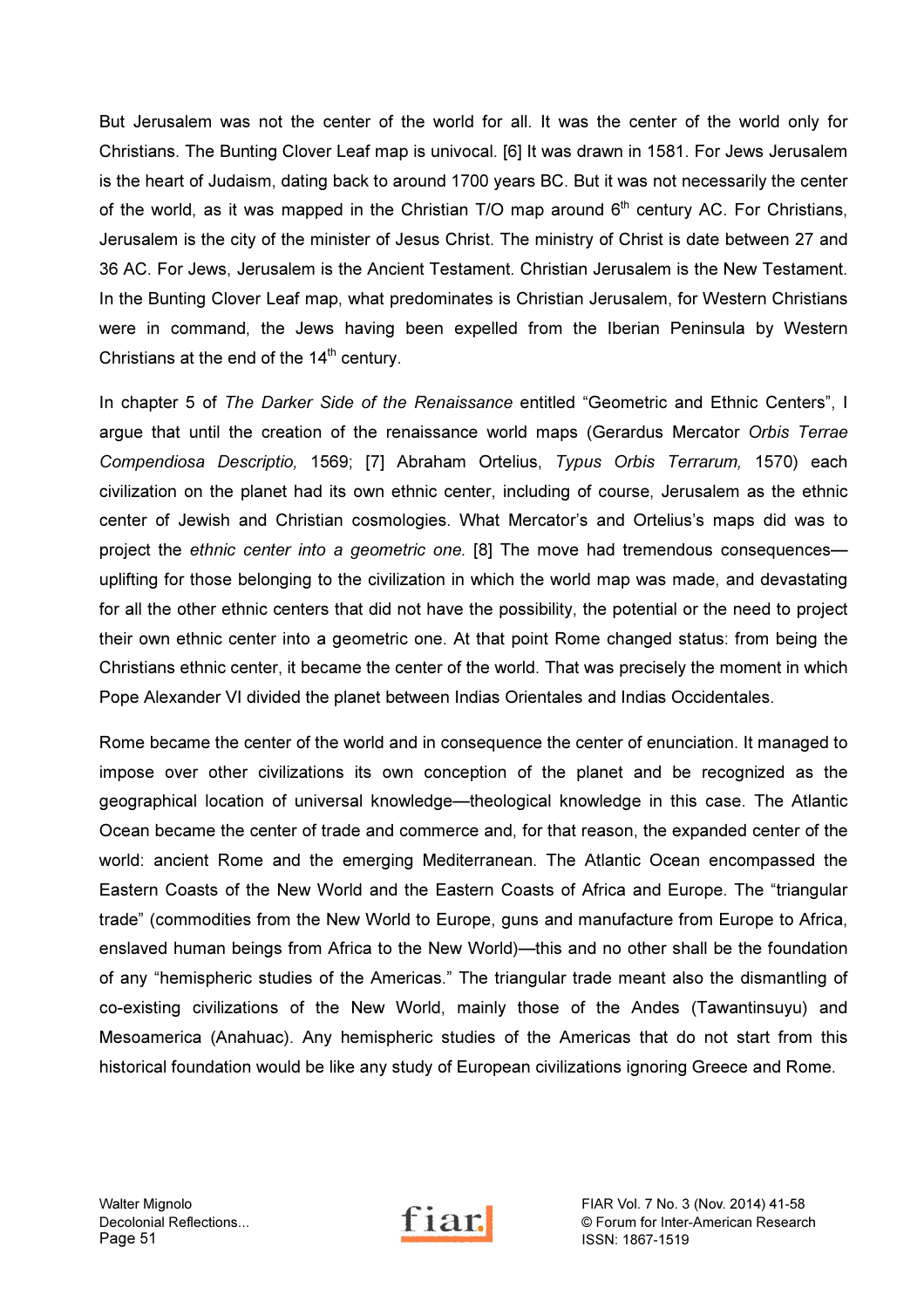#### 4. Five Hundred Years Later: from the Atlantic to the Pacific and the Indian Ocean

The Western Hemisphere or Hemispheric America is not a lump of land surrounded by water. It is, and it always has been since the name "America" was bestowed upon the landmasses that became the Western Hemisphere, a field of forces in the modern/colonial and European selfconsolidation and imperial expansion. If we start from this premise, the question is not to "study" Hemispheric America but what "questions to ask about the inventions of America, the Western Hemisphere and Hemispheric America." A field of global forces, the Western Hemisphere and America were constituted from the perspective of the emerging Atlantic commercial circuit, but it is now turning to the Pacific. Turning to the Pacific has been a major move and declaration from the Obama administration (Clinton). Even before Hillary Clinton's declaration in November 2011 in Honolulu responding to the China challenge, Barack Obama had already announced this turn in Japan in 2009 (Chen and Goldman). It was also at this time that, coincidentally, Chile, Peru, Colombia and Mexico formed the Alianza del Pacífico. More recently, Barack Obama was invited as the guest of honor to the meeting of the Alianza held in Colombia. You get the picture: the four neo-liberal oriented countries in South America are allied with the US. On the other hand, the Atlantic MERCOSUR are working toward delinking from the control and management of the US.

Hemispheric America is being partitioned according to the emerging global order prompted by the growing influence and power of BRICS countries, parallel to the growing economies such as Turkey (that has an ambiguous relation with the US because of Syria) and Indonesia (with a declining enthusiasm toward US global leadership). Economic growth brings confidence in state identity, national confidence, political decision-making and courage to reject the instructions received from Western imperial states. [9]

I have mentioned two trajectories today and for years to come, as "de-westernization" and "rewesternization." The larger scenario is the following. After 500 years of the consolidation of Western Civilization (e.g., "westernization") of the world and consequent imperial expansion, by 2000 the situation began to change. In retrospect the signs of the changes were in place but not very visible yet. What was changing? Simply put, the Westernization of the world was a long, persistent and changing process from the sixteenth century under the flags of Spain and Portugal, to the nineteenth and half of the twentieth century by England, and after WWII by the US (Latouche). [10] What was changing was that the long history was coming to an end. Not the end of Western Civilization but the end of Western domination. One current example: Vladimir Putin stealing the show and proposing a diplomatic way out to the global Syrian crisis and stopping the military intervention announced by Nobel Peace Prize recipient Barack Obama. This is but a small example, but there are many, of the dewesternization of the world.



Walter Mignolo FIAR Vol. 7 No. 3 (Nov. 2014) 41-58<br>Decolonial Reflections... Fiam of Texas Corum for Inter-American Research Decolonial Reflections... **Example 2 Conservered Conservered Conservered Conservered Conservered Conservered Conservered Conservered Conservered Conservered Conservered Conservered Conservered Conservered Conservered Co** ISSN: 1867-1519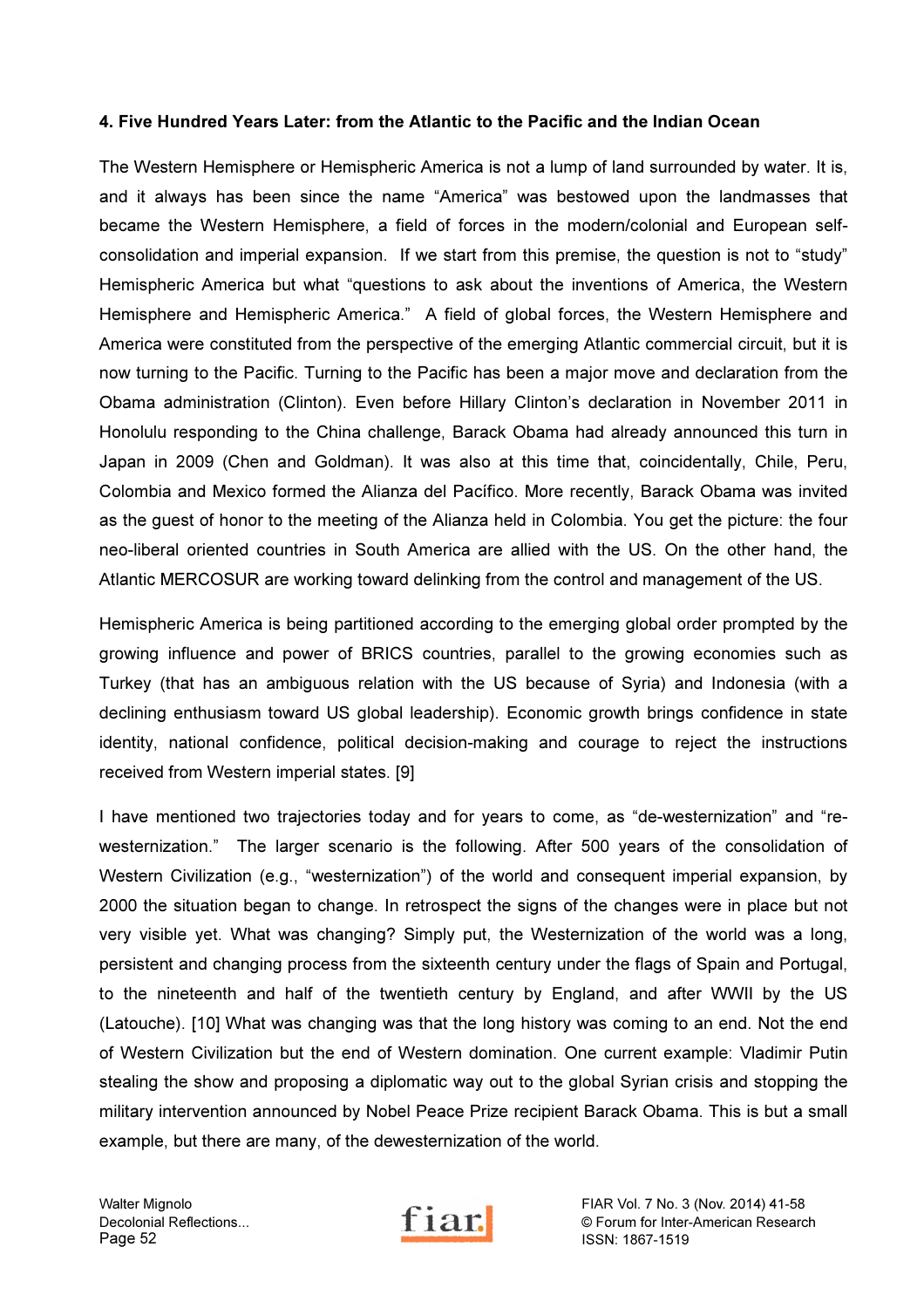Underlying the process of westernization has always been a conceptual structure legitimizing political decisions and political and economic actions—the colonial matrix of power. It is this underlying structure of Western Civilizaiton that allowed for both the consolidation and expansion of Western religion (Christianity), economy (capitalism), politics (liberalism and neoliberalism), racism (white supremacy), genderism and sexualism (patriarchy and heteronormativiy), aesthetics (the universalism of the beautiful and the sublime), epistemology and hermeneutics (explanation and understanding according to Western norms of theology, science and philosophy). Euro-US actors and institution managed to make believe that the world is, and should be, as seen through the lenses of the colonial matrix of power. In other words, through the rhetoric of salvation promoted under the name of modernity and globalization and the justification of illegal invasion, uses of force, expropriation and exploitation in the name of salvation (e.g., democracy, development, etc.).

What began to change and become visible is that more and more people around the planet are waking up and realizing that the world has many shapes, forms and colors; people around the world began to realize that they have fallen prey to a fiction and in that fiction they appeared as inferior and lacking humanity: inhuman conducts in the name of humanity has been and continues to be a fundamental part of the rhetoric of modernity, a rhetoric of salvation, progress, development and happiness. Thus, the awakening and consequent delinking from the illusion of the good of Westernization manifests itself in two major trajectories: dewesternization and the refurbishing of the meaning of "decolonization" during the Cold War. While decolonization in Asia and Africa were no doubt crucial moves, the first cycle ended up in the hand of corrupt governments (Egypt, Tunisia, Algeria, Libya, Syria) the consequences of which the world has been witnessing for the past couple of years.

The concept of decolonization emerged after WWII to name the process of liberation in Africa and Asia. "Decoloniality" is a concept that, interestingly enough, originated in Hemispheric America, not in the North but in the South (Mignolo, "Geopolitics of Sensing and Knowing"). What came into being after the collapse of the Soviet Union, perhaps because the idea that decolonization conceived meant that the natives might control the state and not the colonizer, was an illusion that brought about dictatorships and corruption. What was needed was not to "take the state" but to decolonize political and economic knowledge and consequently to decolonize subjectivities that had been captured and enslaved by the rhetoric of salvation and the illusion of happiness and wellbeing in the name of modernity.

From 1500 AD to 2000 AD, men and institutions of the European renaissance enlarged their views with the emergence of the Atlantic commercial circuits and the invention of "America." These men



Walter Mignolo FIAR Vol. 7 No. 3 (Nov. 2014) 41-58<br>Decolonial Reflections... Fiam of Texas Corum for Inter-American Research Decolonial Reflections... <br>
Page 53 
and Contact Contact Contact Contact Contact Contact Contact Contact Contact Contact Contact Contact Contact Contact Contact Contact Contact Contact Contact Contact Contact Contact Conta ISSN: 1867-1519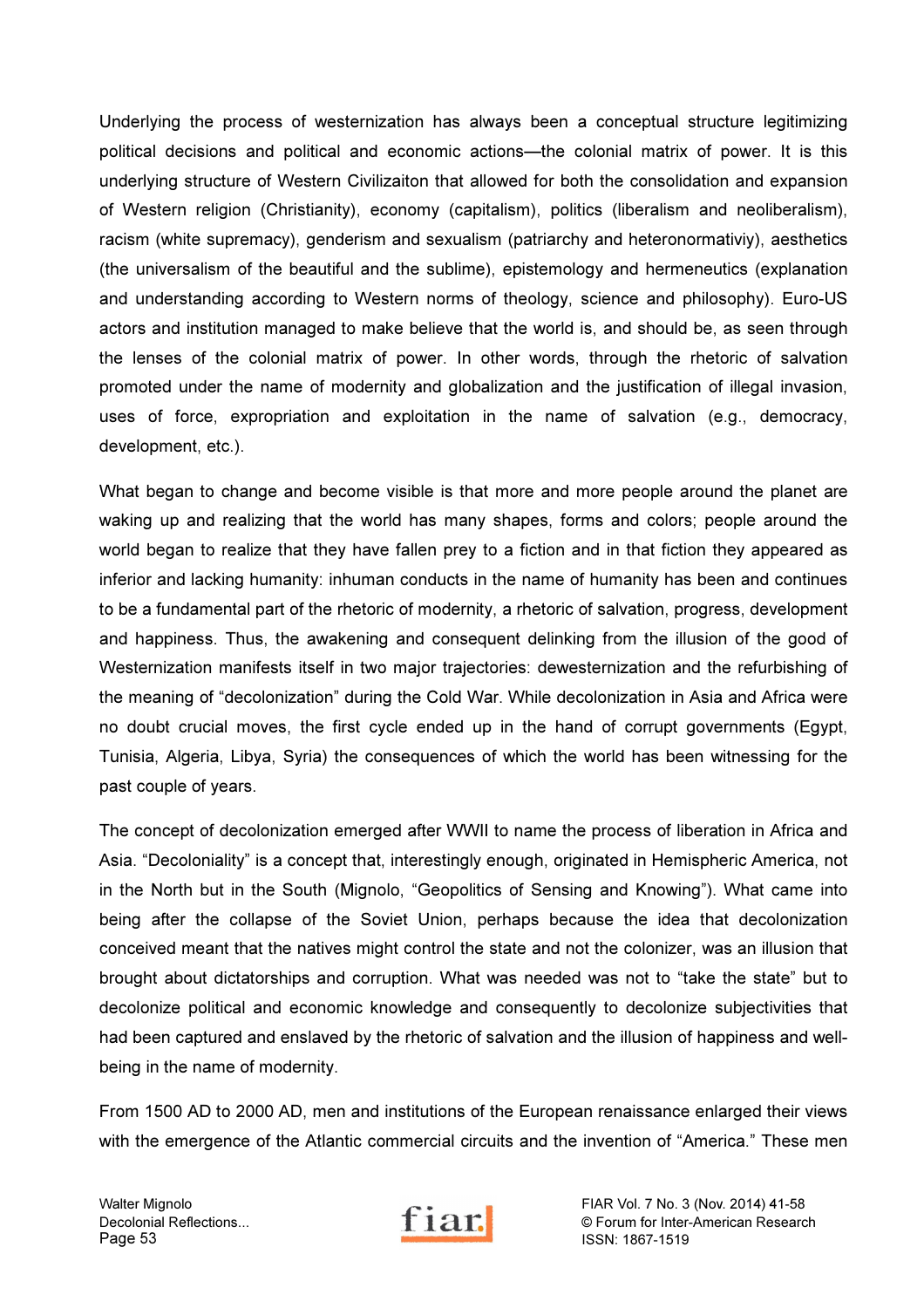and institutions imagined and enacted the cycle of Westernization. Responses from the Tawantinsuyu and Anahuac, and Ayiti were there, but ignored, silenced and forgotten. Around 2000, at the Western end of the Pacific, the return of China and 9/11 became two visible signs that the world was no longer ready to submit to Westernization. The trajectory of Dewesternization was already visible. Dewesternization is a trajectory that doesn't question capitalist economy (the economy of accumulation, exploitation and corruption), but questions those who make decisions in the international arena. Dewesternization is a very complicated trajectory that shall not be ignored because it is complicated. As a matter of fact, Westernization was also complicated, but it was the only game in town. Not anymore. Dewesternization messed up the seemingly easy ride of Westernization. In fact, there were many who in the late 90s believed that we had arrived at the end of history. That is to say, Westernization was victorious to the end of time. By the first decade of the twenty first century even those who had believed in the end of history changed their opinion.

In 2008 the trajectory of Rewesternization began. It was inaugurated with President Barack Obama's speech in Cairo. Rewesternization is the attempt to regain US leadership in the world, leadership conquered in the second half of the  $20<sup>th</sup>$  century, and lost thanks to the good governance of George W. Bush and Dick Cheney. The second moment was the announcement of the Pacific Alliance and the decision to move away from Pakistan and Iraq and concentrate on the Pacific. Clearly, Rewesternization was a response to the growing force of Dewesternization. And we are now in the middle of this war between capitalist states: on the one hand those who want to continue their hegemony and dominance, on the other those who are no longer willing to be dominated.

How these two trajectories impinge on Hemispheric America is already very clear, as I mentioned above. Hemispheric America is being partitioned in inter-state relations: Chile, Peru, Colombia and Mexico are joining Rewesternization through the Pacific Alliance while Brazil, Bolivia, Ecuador, Argentina, Uruguay and Nicaragua are joining Dewesternization and following up on the leadership of Brazil as a member of the BRICS countries. MERCOSUR, ALBA and CARICOM are other regional organizations that tend toward Dewesternizaton. Canada is also following in the footsteps of Rewesternization, keeping the NAFTA agreement alive.

Certainly, this politico-economic scenario doesn't exhaust the life of Hemispheric America. However, it frames the terrestrial and insular lands and waters into the global imaginary. For, it is an illusion to think that "Latin America", "America" and "the Caribbean" (meaning the insular Caribbean), are isolated entities and that to "study" them would mean to "look at what is inside." Hemispheric America is twice entangled in the global scenario. First, from the moment of its invention, "the fourth continent" meant that whoever labeled it knew that there were already three



Walter Mignolo FIAR Vol. 7 No. 3 (Nov. 2014) 41-58<br>Decolonial Reflections... Fiam of Inter-American Research Decolonial Reflections...<br>
Page 54<br>
Page 54<br>
Page 54<br>
Page 54 ISSN: 1867-1519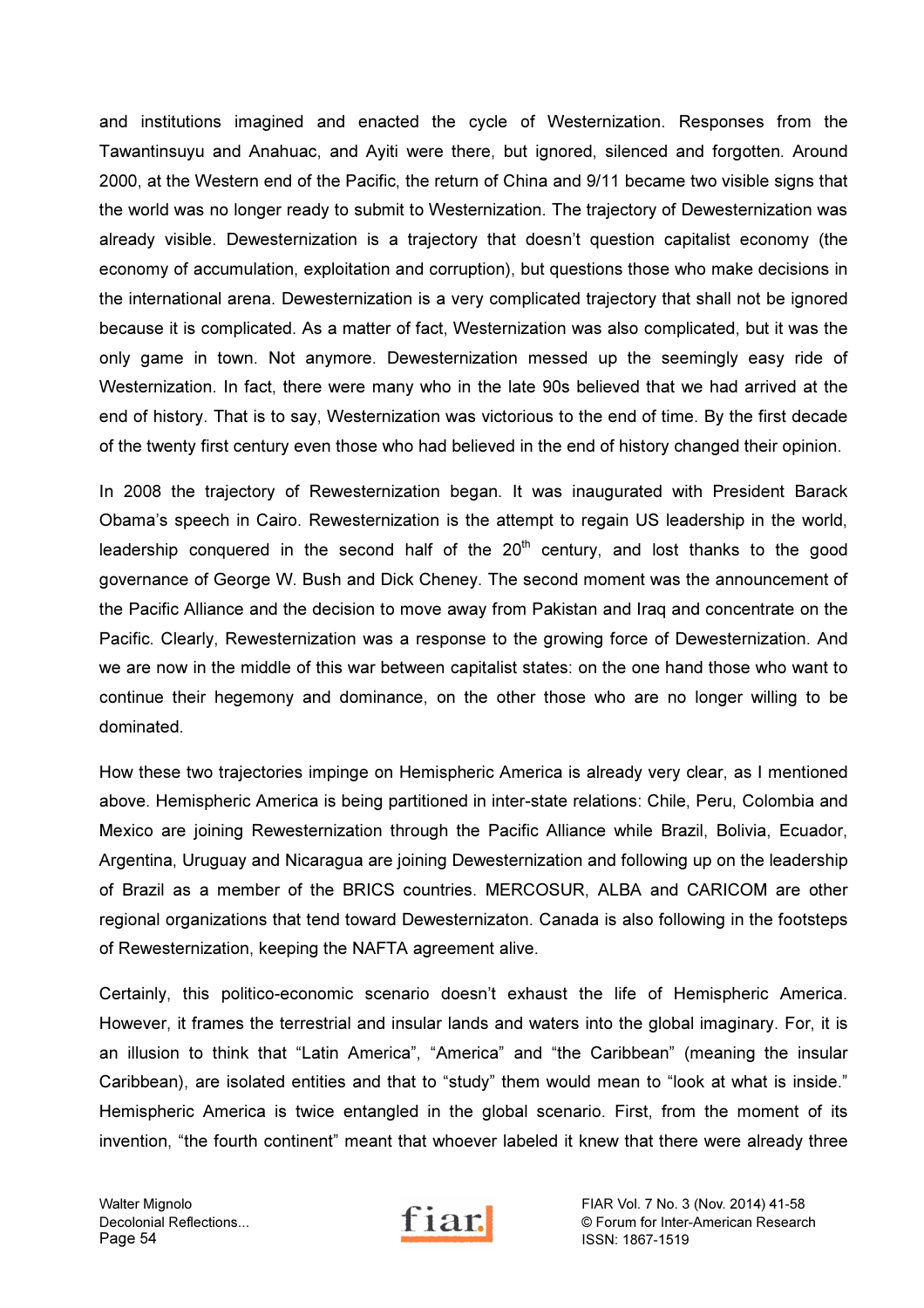others. And the only ones who knew there were already three continents (because they invented them and not because the earth was naturally divided in three continents from its creation) were Western Christians. The second entanglement is the history of Hemispheric America both in its international field of forces and in its inter-state relations. For, there are no continents that interact and inter-exchange in themselves, but only people through institutions in each of the said continents.

Which prompts the following questions: who are the persons (scholars) and institutions (agencies) interested in "Hemispheric Studies of the Americas?" Are scholars in South America and the Caribbean interested in Hemispheric Studies of the Americas? Maybe, but if there are, it is not a priority in the regions with concerns other than Hemispheric Studies beyond the triangulation between South/Central America and the Caribbean, the US, the EU and China.

That leaves us with the fact that Hemispheric Studies (of the Americas) is a concern of scholars located in Western Europe and the US. The question is: what for? What is at stake? What would be the purpose of "studying and knowing" Hemispheric America? To simplify a simple story, Hemispheric America is a conflicting field of forces within the Hemisphere but always in relation to the European Union (which is neither Western nor Eastern Hemisphere) and with the unavoidable fact that the Eastern Hemisphere is returning and that, according to several estimates, before 2020 China will be the first and the US the second largest economy in the world.

Some of the tasks ahead could be guided by some of these and similar questions: How would that impinge on the Hemispheric Americas? What do we need and want to know about ourselves and about the tsunami world order that will alter the long lasting formation, rise and consolidation of Western Civilization, the US of North America and Canada, and the continuing struggle of South America and Caribbean-America?

The cycle that started with the invention of America and later on the Western Hemisphere is closing. Theorizing Hemispheric Studies of the Americas means to start from this closing while, at the same time, knowing well the conditions under which America and the Western Hemisphere were created and under which the illusion is maintained.

Walter Mignolo FIAR Vol. 7 No. 3 (Nov. 2014) 41-58<br>Decolonial Reflections... The Content of Content of Content of Table 1 2014) 41-58 Decolonial Reflections... **Fil all.** C Forum for Inter-American Research<br>
Page 55 ISSN: 1867-1519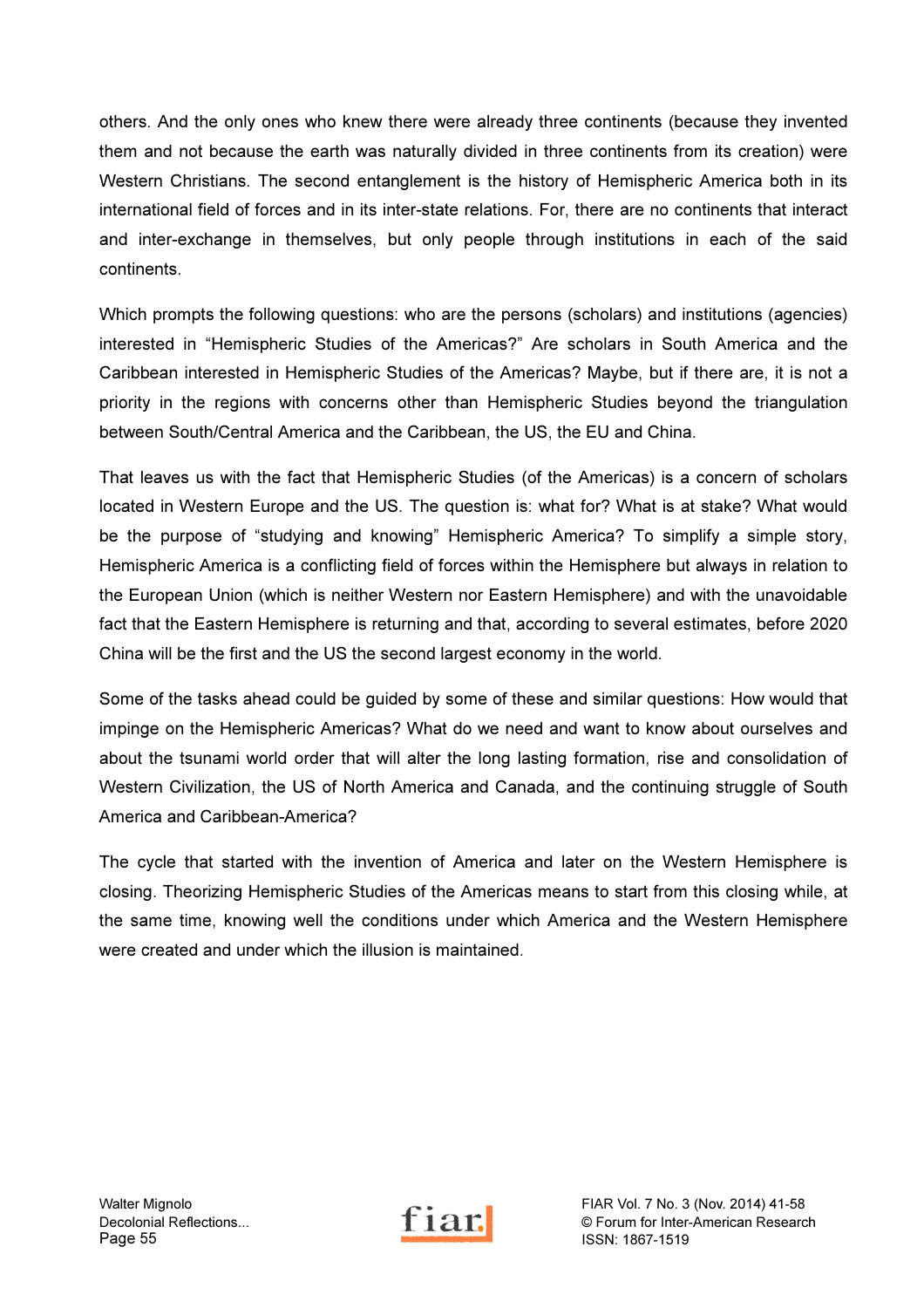# Endnotes

[1] A reproduction of Roosevelt's Annual Message to Congress is available online. See below.

[2] At the moment of editing this article the world is witnessing one of the most evident (and distressing) moves to regain and maintain US leadership: President Barack Obama announcing first to invade Syria, to seek after his decision support from Congress, and bypassing the United Nations. All this means an effort to maintain the leadership of North Hemispheric America. Under these circumstances, who is theorizing the studies of Hemispheric America and what for?

[3] For an expanded version of the argument see my The Darker Side of Western Modernity. Global Futures, Decolonial Options.

[4] A Northern/Southern Hemisphere Map:

http://withfriendship.com/images/g/33558/southern-hemisphere-shem.jpg.

Accessed September 10, 2013.

[5] The Medieval Christian T/O map:

http://upload.wikimedia.org/wikipedia/commons/7/70/T\_and\_O\_map\_Guntherus\_Ziner\_1472.jpg. Accessed September 10, 2013.

[6] The Bunting Clover Leaf Map, 1581:

http://upload.wikimedia.org/wikipedia/commons/thumb/8/87/1581\_Bunting\_clover\_leaf\_map.jpg/976px-1581\_Bunting\_clover\_leaf\_map.jpg.

Accessed September 10, 2013.

[7] The Mercator World Map:

http://upload.wikimedia.org/wikipedia/commons/5/58/Mercator\_World\_Map.jpg.

Accessed September 10, 2013.

[8] On the meaning of Orteliu's map see especially chapter 5 of my The Darker Side of the Renaissance: Literacy, Territoriality and Colonization. Ann Arbor: U of Michigan P, 2003.

[9] And certainly it creates anxiety in European institutions like the Goehte-Institute in Johannesburg, which now is promoting artists from BRICS countries, http://www.fnbjoburgartfair.co.za/article/brics-project. However, this generosity shall confuse no one. This move toward re-westernization is already behind the growing awareness and projects of dewesternization. See my article on Sharjah Biennial 11. "Re:Emerging, Decentering and Delinking: Shifting the Geographies of Sensing, Believing and Knowing." http://www.ibraaz.org/essays/59/.

[10] For re-westernization and its consequences, see my The Darker Side of Western Modernity...op cit.

[11] See my "Geopolitics of Sensing and Knowing." Sep 2011.

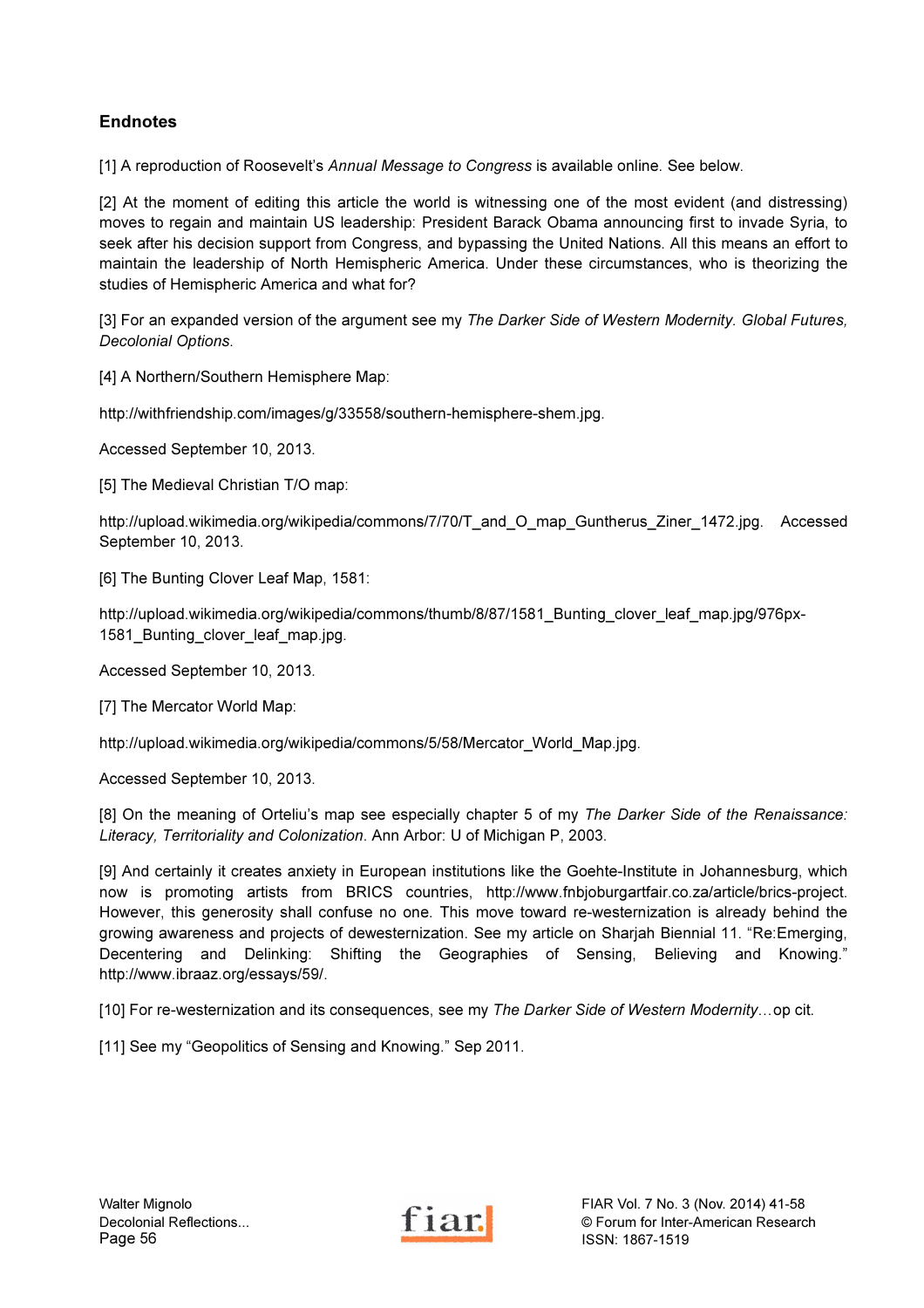# Works Cited

- Bilbao, Luis. "Alianza del Pacífico: Obama pesca en el Sur." Agencia Venezolana de Noticias. 14 Jun 2013. Web. 30 Sep 2013. <http://www.avn.info.ve/contenido/alianza-delpac%C3%ADfico-obama-pesca-sur>
- Bünting, Heinrich. "The Bunting Clover Leaf Map." 1581. Wikipedia. Web. 30 Sep 2013. <http://upload.wikimedia.org/wikipedia/commons/thumb/8/87/1581\_Bunting\_clover\_leaf\_ma p.jpg/976px-1581\_Bunting\_clover\_leaf\_map.jpg>
- Chen, Edwin and Julianna Goldman. "Obama to Lay Out U.S. Plan for Pacific Alliance in Tokyo Speech." Bloomberg.com. 13 Nov 2009. Web. 30 Sep 2013. <http://www.bloomberg.com/apps/news?pid=newsarchive&sid=aeXaYvbb7z2I>
- Clinton, Hillary. "America's Pacific Century." Foreign Policy (Nov 2011). Web. 10 Sep 2013. <http://www.foreignpolicy.com/articles/2011/10/11/americas\_pacific\_century>
- "Comunidad de Estados Latinoamericanos y Caribeños." EcuRed. N.d. Web. 30 Sep 2013. <http://www.ecured.cu/index.php/Comunidad\_de\_Estados\_Latinoamericanos\_y\_Caribe%C 3%B1os>
- De Sevilla, Isidoro. "T and O Map." 1472. Wikipedia. Web. 10 Sep 2013. <http://upload.wikimedia.org/wikipedia/commons/7/70/T\_and\_O\_map\_Guntherus\_Ziner\_14 72.jpg>
- Froetschel, Susan. "A Review of The New Asian Hemisphere:The Irresistible Shift of Global Power to the East by Kishore Mahbubani." Yale Global Online. 2008. Web. 10 Sep 2013. <http://yaleglobal.yale.edu/about/hemisphere.jsp>
- Latouche, Serge. The Westernization of the World: Significance, Scope and Limits of Drive toward the Uniformity of the World. New York: Polity Press, 1996. Print.
- Levander, Caroline and Walter Mignolo, ed. "The Global South and World (Dis) Order." The Global South 5.1 (Aug 2011): 1-11. Web. 10 Sep 2011. <http://carolinelevander.rice.edu/01levander-mignolo[1].pdf>
- "Hemisphere." Online Etymology Dictionary. N.p. 2013. Web. 30 Sep 2013.
- Horkheimmer, Max. "Traditional and Critical Theory." Critical Theory: Selected Essays. New York: Continuum, 1972. 188-243. Print.
- Mahbubani, Kishore. The New Asian Hemisphere: The Irresistible Shift of Global Power to the East. New York: Public Affairs, 2008. Print.
- Mercator, Gerardus. "Mercator World Map." 1587. Wikipedia. Web. 30 Sep 2013. <http://upload.wikimedia.org/wikipedia/commons/5/58/Mercator\_World\_Map.jpg>
- Mignolo, Walter. "Geopolitics of Sensing and Knowing." European Institute for Progressive Cultural Policies. Sep 2011. Web. 10 Sep 2013. <http://eipcp.net/transversal/0112/mignolo/en>